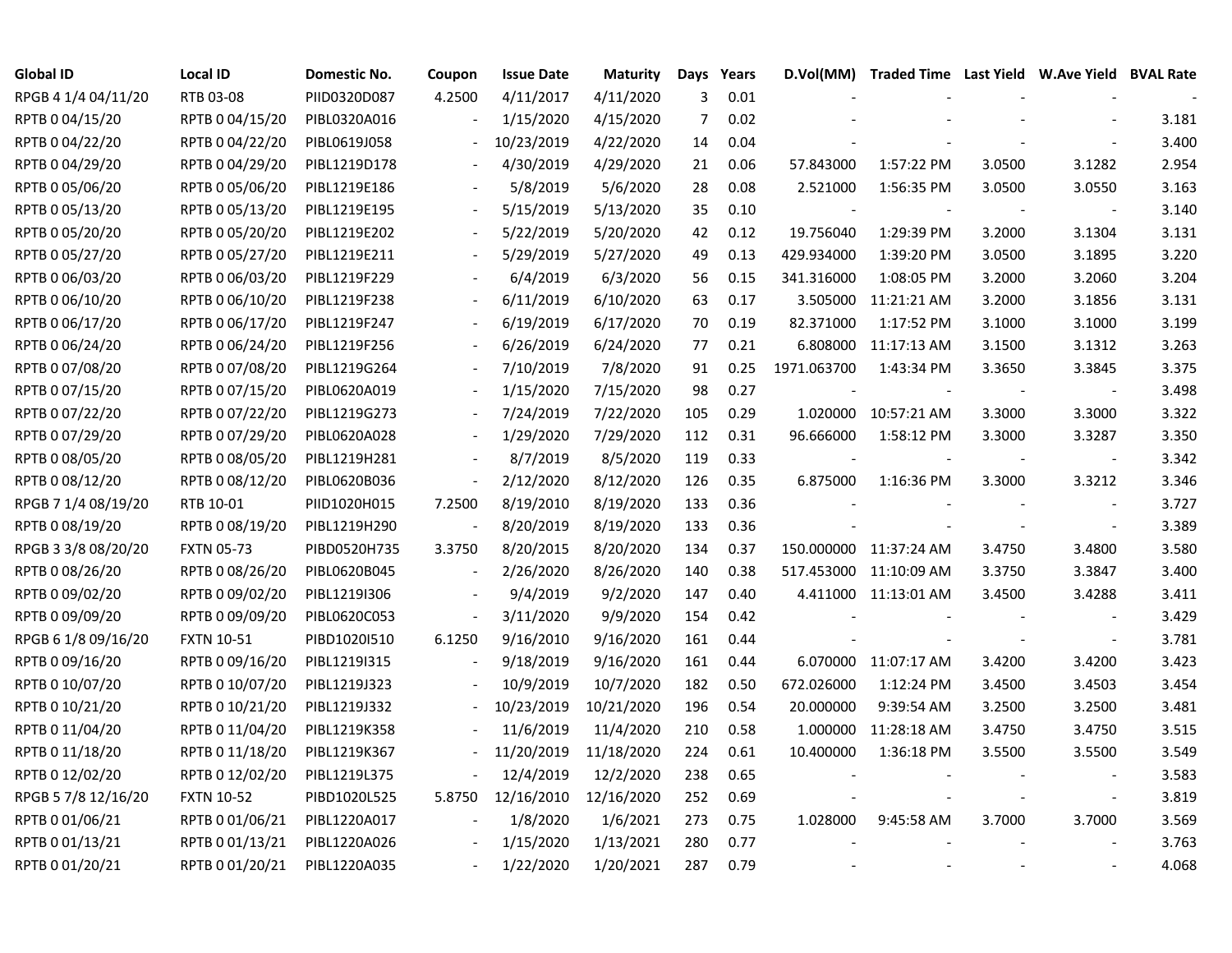| <b>Global ID</b>     | <b>Local ID</b>   | Domestic No. | Coupon                   | <b>Issue Date</b> | <b>Maturity</b>  | Days | Years | D.Vol(MM)   |                        |        | Traded Time Last Yield W.Ave Yield BVAL Rate |       |
|----------------------|-------------------|--------------|--------------------------|-------------------|------------------|------|-------|-------------|------------------------|--------|----------------------------------------------|-------|
| RPGB 4 1/4 01/25/21  | <b>FXTN 03-23</b> | PIBD0321A236 | 4.2500                   | 1/25/2018         | 1/25/2021        | 292  | 0.80  | 115.800000  | 1:40:39 PM             | 3.6000 | 3.6505                                       | 3.650 |
| RPTB 0 01/27/21      | RPTB 0 01/27/21   | PIBL1220A044 |                          | 1/29/2020         | 1/27/2021        | 294  | 0.81  | 1.835000    | 1:49:34 PM             | 3.5750 | 3.5663                                       | 3.736 |
| RPTB 0 02/03/21      | RPTB 0 02/03/21   | PIBL1220B052 |                          | 2/5/2020          | 2/3/2021         | 301  | 0.82  | 1.061000    | 10:14:18 AM            | 3.5500 | 3.5500                                       | 3.617 |
| RPTB 0 02/10/21      | RPTB 0 02/10/21   | PIBL1220B061 | $\blacksquare$           | 2/12/2020         | 2/10/2021        | 308  | 0.84  | 0.218000    | 9:59:39 AM             | 3.5500 | 3.5500                                       | 3.706 |
| RPTB 0 02/17/21      | RPTB 0 02/17/21   | PIBL1220B070 | $\blacksquare$           | 2/19/2020         | 2/17/2021        | 315  | 0.86  |             | 57.206000 10:20:19 AM  | 3.8500 | 3.8140                                       | 3.920 |
| RPTB 0 02/24/21      | RPTB 0 02/24/21   | PIBL1220B089 | $\blacksquare$           | 2/26/2020         | 2/24/2021        | 322  | 0.88  |             |                        |        | $\blacksquare$                               | 3.662 |
| RPGB 7 3/8 03/03/21  | RTB 10-02         | PIID1021C027 | 7.3750                   | 3/3/2011          | 3/3/2021         | 329  | 0.90  |             | 280.000000 11:13:36 AM | 3.9000 | 3.9000                                       | 3.900 |
| RPTB 0 03/03/21      | RPTB 0 03/03/21   | PIBL1220C097 | $\blacksquare$           | 3/4/2020          | 3/3/2021         | 329  | 0.90  | 15.110000   | 1:07:00 PM             | 3.5500 | 3.8743                                       | 3.610 |
| RPTB 0 03/10/21      | RPTB 0 03/10/21   | PIBL1220C104 | $\overline{\phantom{a}}$ | 3/11/2020         | 3/10/2021        | 336  | 0.92  | 586.530000  | 11:50:26 AM            | 3.6500 | 3.5612                                       | 3.557 |
| RPTB 0 03/17/21      | RPTB 0 03/17/21   | PIBL1220C113 | $\blacksquare$           | 3/18/2020         | 3/17/2021        | 343  | 0.94  | 99.474000   | 1:39:04 PM             | 3.6900 | 3.6858                                       | 3.722 |
| RPGB 3 1/2 03/20/21  | <b>FXTN 07-57</b> | PIBD0721C574 | 3.5000                   | 3/20/2014         | 3/20/2021        | 346  | 0.95  |             | 176.100000 11:33:29 AM | 3.7500 | 3.8465                                       | 3.881 |
| RPTB 0 04/07/21      | RPTB 0 04/07/21   | PIBL1220D149 | $\overline{\phantom{a}}$ | 4/8/2020          | 4/7/2021         | 364  | 1.00  | 119.071000  | 1:38:31 PM             | 3.6500 | 3.6475                                       | 3.717 |
| RPGB 6 1/2 04/28/21  | <b>FXTN 10-53</b> | PIBD1021D531 | 6.5000                   | 4/28/2011         | 4/28/2021        | 385  | 1.05  |             |                        |        | $\blacksquare$                               | 3.830 |
| RPGB 4 7/8 06/13/21  | RTB 03-09         | PIID0321F092 | 4.8750                   | 6/13/2018         | 6/13/2021        | 431  | 1.18  |             | 3.000000 10:37:38 AM   | 3.8200 | 3.8200                                       | 3.954 |
| RPGB 5 3/4 10/20/21  | RTB 10-03         | PIID1021J039 | 5.7500                   | 10/20/2011        | 10/20/2021       | 560  | 1.53  |             |                        |        |                                              | 3.966 |
| RPGB 5 3/4 11/24/21  | <b>FXTN 10-55</b> | PIBD1021K551 | 5.7500                   | 11/24/2011        | 11/24/2021       | 595  | 1.63  |             |                        |        |                                              | 4.012 |
| RPGB 6 3/8 01/19/22  | <b>FXTN 10-54</b> | PIBD1022G545 | 6.3750                   | 7/19/2011         | 1/19/2022        | 651  | 1.78  |             |                        |        |                                              | 3.998 |
| RPGB 4 01/26/22      | <b>FXTN 05-74</b> | PIBD0522A747 | 4.0000                   | 1/26/2017         | 1/26/2022        | 658  | 1.80  |             |                        |        |                                              | 4.266 |
| RPGB 15 03/14/22     | <b>FXTN 20-02</b> | PIBD2022C021 | 15.0000                  | 3/14/2002         | 3/14/2022        | 705  | 1.93  |             |                        |        |                                              | 3.930 |
| RPGB 4 3/4 07/04/22  | <b>FXTN 03-24</b> | PIBD0322G247 | 4.7500                   | 7/4/2019          | 7/4/2022         | 817  | 2.24  |             | 506.000000 11:48:53 AM | 3.8000 | 3.8049                                       | 3.804 |
| RPGB 4 7/8 08/02/22  | <b>FXTN 10-56</b> | PIBD1022H562 | 4.8750                   | 8/2/2012          | 8/2/2022         | 846  | 2.32  |             |                        |        |                                              | 3.955 |
| RPGB 4 3/4 09/13/22  | <b>FXTN 10-57</b> | PIBD1022I570 | 4.7500                   | 9/13/2012         | 9/13/2022        | 888  | 2.43  |             |                        |        |                                              | 3.964 |
| RPGB 12 3/4 10/17/22 | <b>FXTN 20-03</b> | PIBD2022J033 | 12.7500                  | 10/17/2002        | 10/17/2022       | 922  | 2.52  |             |                        |        | $\blacksquare$                               | 3.968 |
| RPGB 4 5/8 12/04/22  | RTB 05-11         | PIID0522L114 | 4.6250                   | 12/4/2017         | 12/4/2022        | 970  | 2.66  | 837.200000  | 1:15:19 PM             | 3.8000 | 3.8931                                       | 3.866 |
| RPGB 4 12/06/22      | <b>FXTN 10-58</b> | PIBD1022L585 | 4.0000                   | 12/6/2012         | 12/6/2022        | 972  | 2.66  | $\sim$      |                        |        | $\blacksquare$                               | 4.101 |
| RPGB 4 3/8 02/11/23  | RTB 03-10         | PIID0323B101 | 4.3750                   | 2/11/2020         | 2/11/2023 1,039  |      | 2.85  | 9223.322000 | 1:47:01 PM             | 3.7500 | 3.7936                                       | 3.796 |
| RPGB 13 02/20/23     | <b>FXTN 20-04</b> | PIBD2023B048 | 13.0000                  | 2/20/2003         | 2/20/2023 1,048  |      | 2.87  |             |                        |        |                                              | 3.990 |
| RPGB 5 1/2 03/08/23  | <b>FXTN 05-75</b> | PIBD0523C752 | 5.5000                   | 3/8/2018          | 3/8/2023 1,064   |      | 2.91  |             |                        |        | $\overline{\phantom{a}}$                     | 4.043 |
| RPGB 3 1/2 04/21/23  | <b>FXTN 07-58</b> | PIBD0723D588 | 3.5000                   | 4/21/2016         | 4/21/2023 1,108  |      | 3.03  | 7.000000    | 9:37:17 AM             | 4.1000 | 4.1000                                       | 4.154 |
| RPGB 11 7/8 05/29/23 | <b>FXTN 20-05</b> | PIBD2023E054 | 11.8750                  | 5/29/2003         | 5/29/2023 1,146  |      | 3.14  |             |                        |        | $\overline{\phantom{a}}$                     | 4.009 |
| RPGB 3 1/4 08/15/23  | RTB 10-04         | PIID1023H046 | 3.2500                   | 8/15/2013         | 8/15/2023 1,224  |      | 3.35  |             | 3.000000 10:59:40 AM   | 4.0400 | 4.1633                                       | 4.012 |
| RPGB 11 3/8 10/23/23 | <b>FXTN 20-06</b> | PIBD2023J068 | 11.3750                  | 10/23/2003        | 10/23/2023 1,293 |      | 3.54  |             |                        |        | $\overline{\phantom{a}}$                     | 4.039 |
| RPGB 6 1/4 03/12/24  | RTB 05-12         | PIID0524C129 | 6.2500                   | 3/12/2019         | 3/12/2024 1,434  |      | 3.93  | 1127.500000 | 1:54:04 PM             | 3.8750 | 4.0105                                       | 3.908 |
| RPGB 4 1/2 04/20/24  | <b>FXTN 07-59</b> | PIBD0724D595 | 4.5000                   | 4/20/2017         | 4/20/2024 1,473  |      | 4.03  |             |                        |        |                                              | 4.081 |
| RPGB 12 3/8 06/03/24 | <b>FXTN 20-07</b> | PIBD2024F075 | 12.3750                  | 6/3/2004          | 6/3/2024 1,517   |      | 4.15  |             |                        |        |                                              | 4.087 |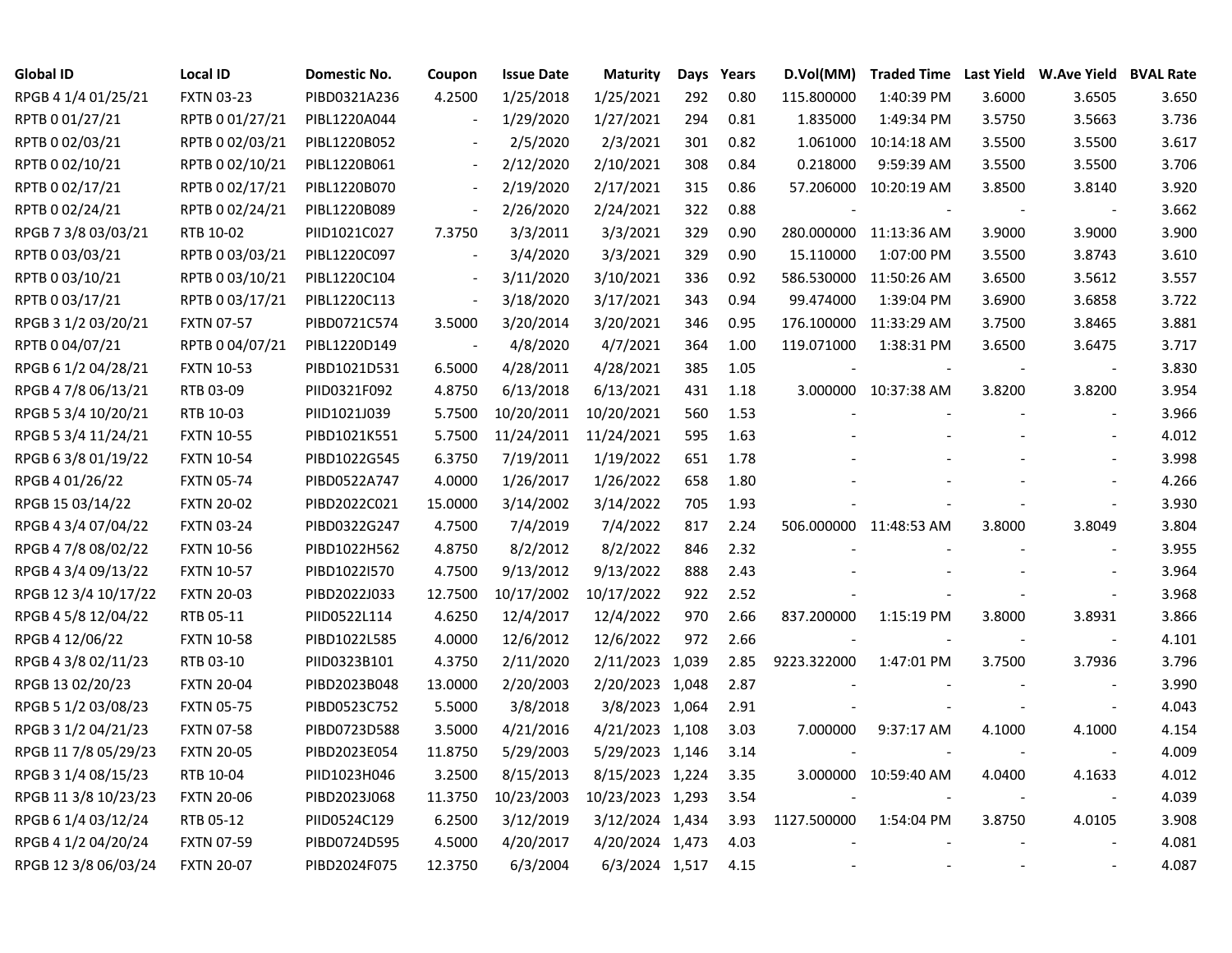| <b>Global ID</b>     | <b>Local ID</b>   | Domestic No. | Coupon  | <b>Issue Date</b> | <b>Maturity</b>        | Days Years | D.Vol(MM)   | Traded Time Last Yield W.Ave Yield BVAL Rate |        |                          |       |
|----------------------|-------------------|--------------|---------|-------------------|------------------------|------------|-------------|----------------------------------------------|--------|--------------------------|-------|
| RPGB 12 7/8 08/05/24 | <b>FXTN 20-08</b> | PIBD2024H086 | 12.8750 | 8/5/2004          | 8/5/2024 1,580         | 4.33       |             |                                              |        |                          | 4.102 |
| RPGB 4 1/8 08/20/24  | <b>FXTN 10-59</b> | PIBD1024H595 | 4.1250  | 8/20/2014         | 8/20/2024 1,595        | 4.37       |             |                                              |        |                          | 4.478 |
| RPGB 4 1/4 10/17/24  | <b>FXTN 05-76</b> | PIBD0524J762 | 4.2500  | 10/17/2019        | 10/17/2024 1,653       | 4.53       | 269.202000  | 1:05:53 PM                                   | 3.8000 | 3.8371                   | 3.839 |
| RPGB 13 3/4 11/11/24 | <b>FXTN 20-09</b> | PIBD2024K091 | 13.7500 | 11/11/2004        | 11/11/2024 1,678       | 4.59       |             |                                              |        |                          | 4.127 |
| RPGB 5 3/4 04/12/25  | FXTN 07-61        | PIBD0725D618 | 5.7500  | 4/12/2018         | 4/12/2025 1,830        | 5.01       |             |                                              |        |                          | 4.257 |
| RPGB 12 1/8 04/14/25 | <b>FXTN 20-10</b> | PIBD2025D103 | 12.1250 | 4/14/2005         | 4/14/2025 1,832        | 5.02       |             |                                              |        |                          | 4.165 |
| RPGB 3 5/8 09/09/25  | <b>FXTN 10-60</b> | PIBD1025I608 | 3.6250  | 9/9/2015          | 9/9/2025 1,980         | 5.42       |             | 163.382000 11:29:23 AM                       | 4.1550 | 4.1638                   | 4.153 |
| RPGB 12 1/8 10/20/25 | <b>FXTN 20-11</b> | PIBD2025J116 | 12.1250 | 10/20/2005        | 10/20/2025 2,021       | 5.53       |             |                                              |        |                          | 4.218 |
| RPGB 18 1/4 11/29/25 | <b>FXTN 25-01</b> | PIBD2525K015 | 18.2500 | 11/29/2000        | 11/29/2025 2,061       | 5.64       |             |                                              |        |                          | 4.229 |
| RPGB 10 1/4 01/19/26 | <b>FXTN 20-12</b> | PIBD2026A122 | 10.2500 | 1/19/2006         | 1/19/2026 2,112        | 5.78       |             |                                              |        |                          | 4.244 |
| RPGB 6 1/4 02/14/26  | <b>FXTN 07-62</b> | PIBD0726B627 | 6.2500  | 2/14/2019         | 2/14/2026 2,138        | 5.85       | 700.000000  | 1:35:57 PM                                   | 4.0250 | 4.0446                   | 4.039 |
| RPGB 3 1/2 09/20/26  | RTB 10-05         | PIID1026I057 | 3.5000  | 9/20/2016         | 9/20/2026 2,356        | 6.45       |             |                                              |        | $\sim$                   | 4.687 |
| RPGB 6 1/4 10/20/26  | RTB 15-01         | PIID1526J019 | 6.2500  | 10/20/2011        | 10/20/2026 2,386       | 6.53       |             |                                              |        |                          | 4.327 |
| RPGB 8 12/07/26      | <b>FXTN 20-13</b> | PIBD2026L139 | 8.0000  | 12/7/2006         | 12/7/2026 2,434        | 6.66       |             |                                              |        |                          | 4.633 |
| RPGB 5 3/8 03/01/27  | RTB 15-02         | PIID1527C023 | 5.3750  | 3/1/2012          | 3/1/2027 2,518         | 6.89       |             |                                              |        |                          | 4.499 |
| RPGB 4 3/4 05/04/27  | <b>FXTN 10-61</b> | PIBD1027E617 | 4.7500  | 5/4/2017          | 5/4/2027 2,582         | 7.07       |             |                                              |        |                          | 4.388 |
| RPGB 8 5/8 09/06/27  | <b>FXTN 20-14</b> | PIBD2027I140 | 8.6250  | 9/6/2007          | 9/6/2027 2,707         | 7.41       |             |                                              |        |                          | 4.425 |
| RPGB 6 1/4 03/22/28  | <b>FXTN 10-63</b> | PIBD1028C635 | 6.2500  | 3/22/2018         | 3/22/2028 2,905        | 7.95       |             |                                              |        |                          | 4.526 |
| RPGB 9 1/2 12/04/28  | <b>FXTN 20-15</b> | PIBD2028L151 | 9.5000  | 12/4/2008         | 12/4/2028 3,162        | 8.66       |             |                                              |        |                          | 4.775 |
| RPGB 6 7/8 01/10/29  | <b>FXTN 10-64</b> | PIBD1029A644 | 6.8750  | 1/10/2019         | 1/10/2029 3,199        | 8.76       | 2282.320000 | 1:49:34 PM                                   | 4.2115 | 4.2368                   | 4.228 |
| RPGB 8 3/4 05/27/30  | <b>FXTN 20-16</b> | PIBD2030E166 | 8.7500  | 5/27/2010         | 5/27/2030 3,701        | 10.13      |             |                                              |        |                          | 4.674 |
| RPGB 12 1/2 07/28/30 | <b>FXTN 25-02</b> | PIBD2530G029 | 12.5000 | 7/28/2005         | 7/28/2030 3,763        | 10.30      |             |                                              |        |                          | 4.539 |
| RPGB 11 1/4 01/26/31 | <b>FXTN 25-03</b> | PIBD2531A032 | 11.2500 | 1/26/2006         | 1/26/2031 3,945 10.80  |            |             |                                              |        | $\overline{\phantom{a}}$ | 4.542 |
| RPGB 8 07/19/31      | <b>FXTN 20-17</b> | PIBD2031G171 | 8.0000  | 7/19/2011         | 7/19/2031 4,119 11.28  |            | 595.000000  | 1:34:20 PM                                   | 4.3750 | 4.4192                   | 4.404 |
| RPGB 9 3/8 10/05/31  | <b>FXTN 25-04</b> | PIBD2531J042 | 9.3750  | 10/5/2006         | 10/5/2031 4,197 11.49  |            |             |                                              |        | $\overline{\phantom{a}}$ | 4.561 |
| RPGB 5 7/8 02/02/32  | <b>FXTN 20-18</b> | PIBD2032B183 | 5.8750  | 2/2/2012          | 2/2/2032 4,317 11.82   |            |             |                                              |        |                          | 4.572 |
| RPGB 5 7/8 03/01/32  | RTB 20-01         | PIID2032C014 | 5.8750  | 3/1/2012          | 3/1/2032 4,345 11.90   |            |             |                                              |        |                          | 4.586 |
| RPGB 5 3/4 09/27/32  | <b>FXTN 20-19</b> | PIBD2032I195 | 5.7500  | 9/27/2012         | 9/27/2032 4,555 12.47  |            |             |                                              |        |                          | 4.618 |
| RPGB 8 1/2 11/29/32  | <b>FXTN 25-05</b> | PIBD2532K057 | 8.5000  | 11/29/2007        | 11/29/2032 4,618 12.64 |            |             |                                              |        |                          | 4.633 |
| RPGB 3 5/8 03/21/33  | <b>FXTN 20-20</b> | PIBD2033C206 | 3.6250  | 3/21/2013         | 3/21/2033 4,730 12.95  |            |             |                                              |        |                          | 4.660 |
| RPGB 9 1/4 11/05/34  | <b>FXTN 25-06</b> | PIBD2534K062 | 9.2500  | 11/5/2009         | 11/5/2034 5,324 14.58  |            |             |                                              |        |                          | 4.829 |
| RPGB 8 09/30/35      | <b>FXTN 25-07</b> | PIBD2535I071 | 8.0000  | 9/30/2010         | 9/30/2035 5,653 15.48  |            |             |                                              |        | $\blacksquare$           | 4.923 |
| RPGB 8 1/8 12/16/35  | <b>FXTN 25-08</b> | PIBD2535L086 | 8.1250  | 12/16/2010        | 12/16/2035 5,730 15.69 |            |             |                                              |        |                          | 5.218 |
| RPGB 7 5/8 09/29/36  | <b>FXTN 25-09</b> | PIBD2536I097 | 7.6250  | 9/29/2011         | 9/29/2036 6,018 16.48  |            |             |                                              |        |                          | 5.013 |
| RPGB 5 1/4 05/18/37  | <b>FXTN 20-21</b> | PIBD2037E214 | 5.2500  | 5/18/2017         | 5/18/2037 6,249 17.11  |            |             |                                              |        |                          | 5.053 |